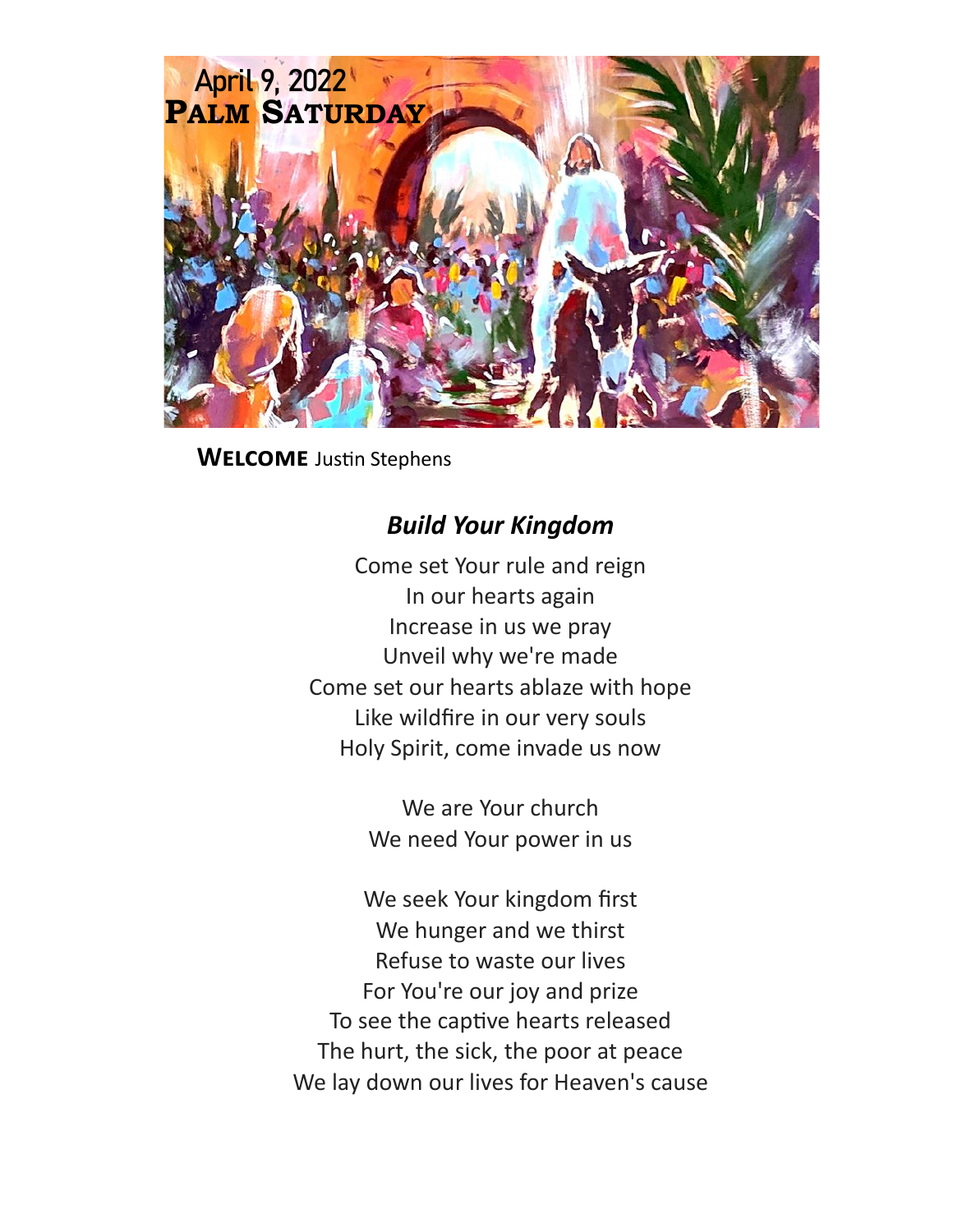We are Your church We pray revive this Earth

Build Your kingdom here Let the darkness fear Show Your mighty hand Heal our streets and land Set Your church on fire Call the nations back Change the atmosphere Build Your kingdom here We pray

Unleash Your kingdom's power Reaching the near and far No force of Hell can stop Your beauty changing hearts 'Cause You made us for much more than this Awake the kingdom seed in us Fill us with the strength and love of Christ

> We are Your church We are the hope on earth

Build Your kingdom here Let the darkness fear Show Your mighty hand Heal our streets and land Set Your church on fire Call the nations back Change the atmosphere Build Your kingdom here We pray (repeat)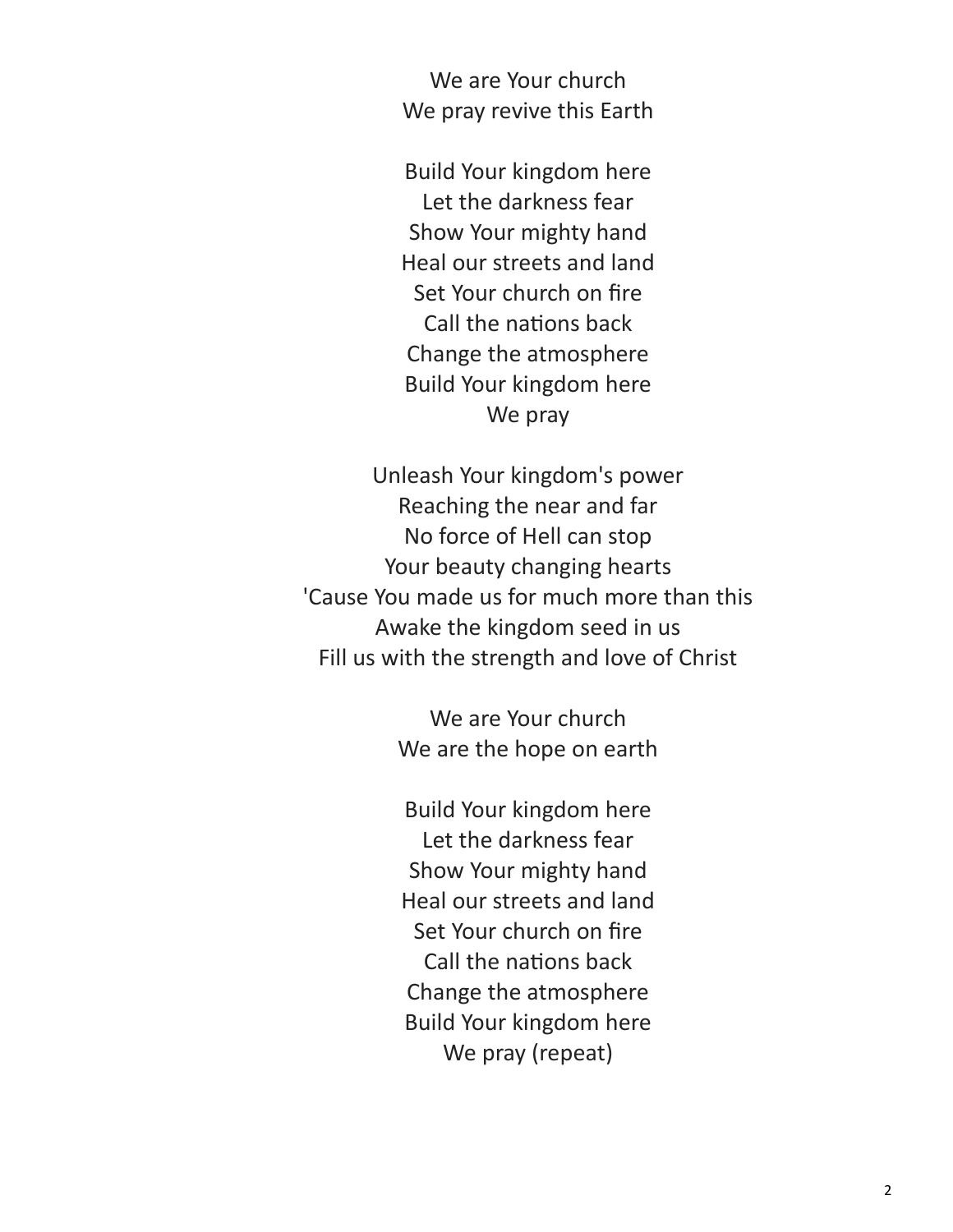### *Amazing Love*

You are my King You are my King Jesus, You are my King You are my King (repeat)

Amazing love, how can it be That You, my King, should die for me? Amazing love, I know it's true It's my joy to honor You

Amazing love, how can it be That You, my King, should die for me? Amazing love, I know it's true And it's my joy to honor You

> In all I do, to honor You In all I do, to honor You

#### **Scripture Reading…Psalm 118:1-4, 19-29** (The Message)

Read by: Justin Stephens Thank God because he's good, because his love never quits. Tell the world, Israel, "His love never quits." And you, clan of Aaron, tell the world, "His love never quits." And you who fear God, join in, "His love never quits." <sup>19</sup>Swing wide the city gates—the righteous gates! I'll walk right through and thank God! This Temple Gate belongs to God, so the victors can enter and praise.  $21-25$  Thank you for responding to me; you've truly become my salvation!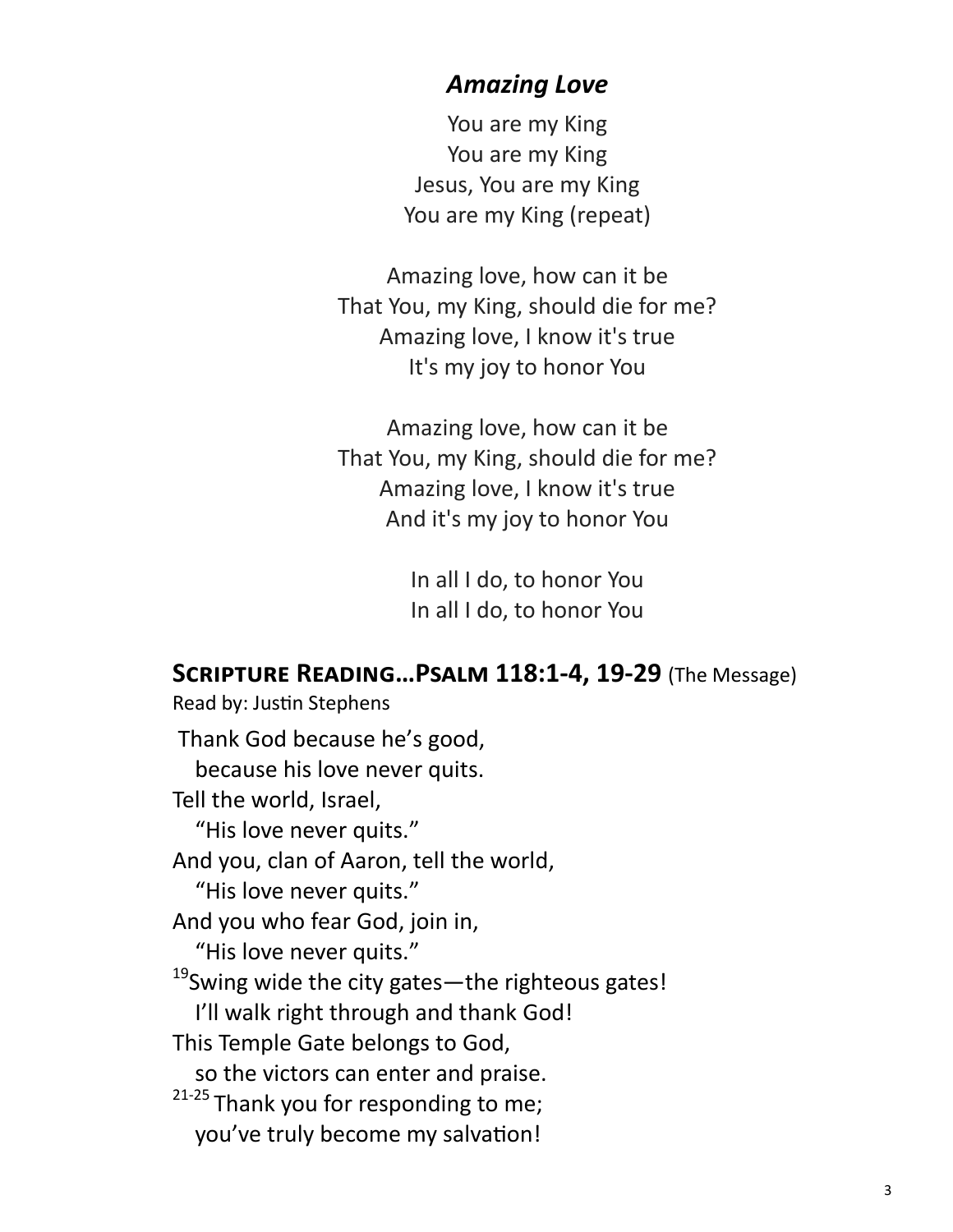The stone the masons discarded as flawed is now the capstone! This is God's work.

We rub our eyes—we can hardly believe it! This is the very day God acted let's celebrate and be festive! Salvation now, God. Salvation now! Oh yes, God—a free and full life!  $26-29$  Blessed are you who enter in God's name from God's house we bless you! God is God, he has bathed us in light. Adorn the shrine with garlands, hang colored banners above the altar! You're my God, and I thank you. O my God, I lift high your praise. Thank God—he's so good. His love never quits!

**CALL TO WORSHIP Justin Stephens** 

#### *All Hail King Jesus*

All hail King Jesus All hail the Lord of Heaven and earth All hail King Jesus All hail the Savior of the world (repeat)

There was a moment when the lights went out When death had claimed its victory The King of Love had given up His life The darkest day in history

There on a cross they made for sinners For every curse His blood atoned One final breath and it was finished But not the end we could have known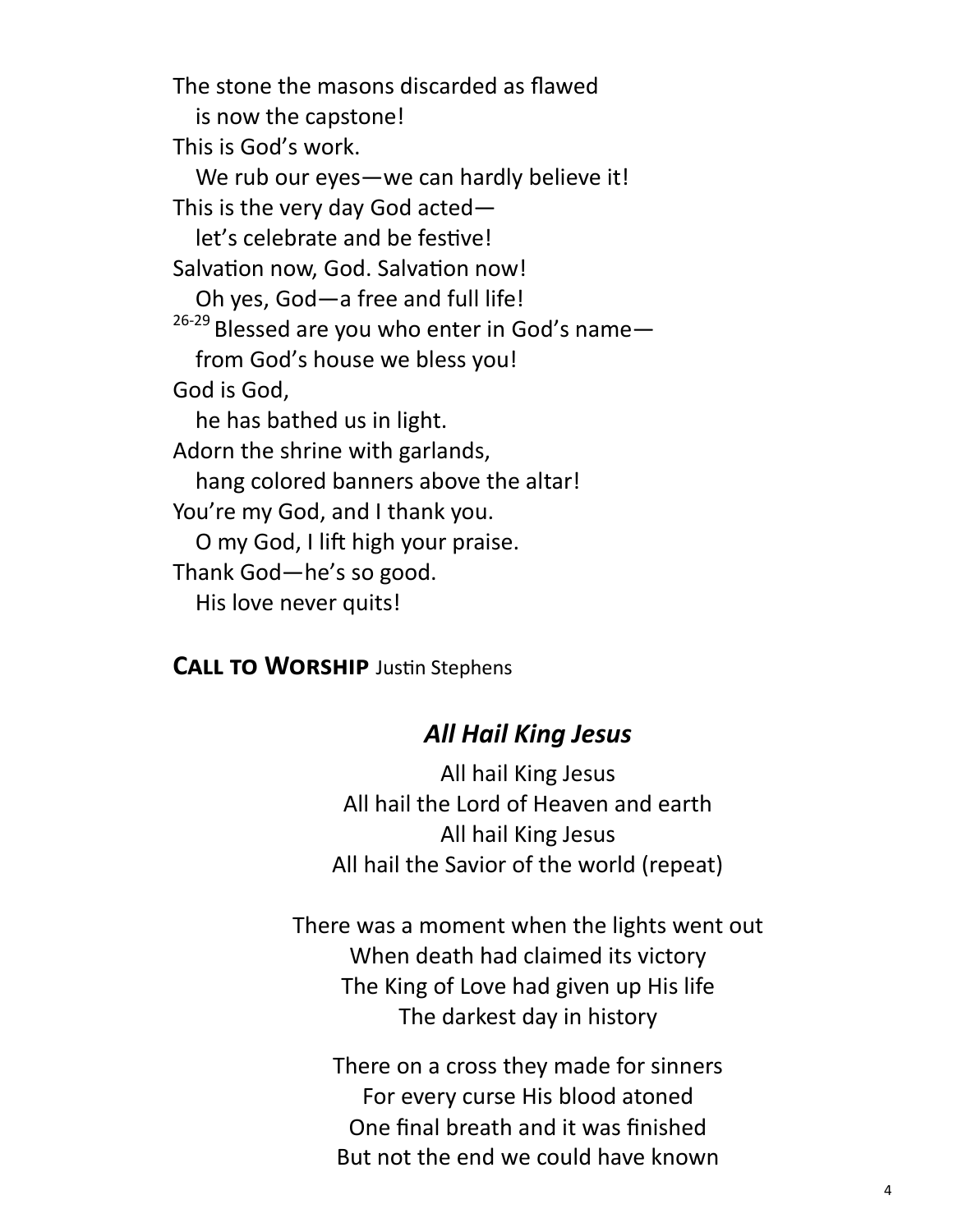For the earth began to shake And the veil was torn What sacrifice was made As the heavens roared

All hail King Jesus All hail the Lord of Heaven and earth All hail King Jesus All hail the Savior of the world

There was a moment when the sky lit up A flash of light breaking through When all was lost He crossed eternity The King of life was on the move

> For in a dark cold tomb Where our Lord was laid One miraculous breath And we're forever changed

All hail, King Jesus All hail the Lord of heaven and earth All hail, King Jesus All hail the Savior of the world (repeat)

Let every knee, come bow before the King of Kings Let every tongue, confess that He is Lord Lift up your shout, let us join with all of Heaven Singing holy, singing holy Cry out holy, singing holy

> All hail, King Jesus All hail the Lord of heaven and earth All hail, King Jesus All hail the Savior of the world (repeat)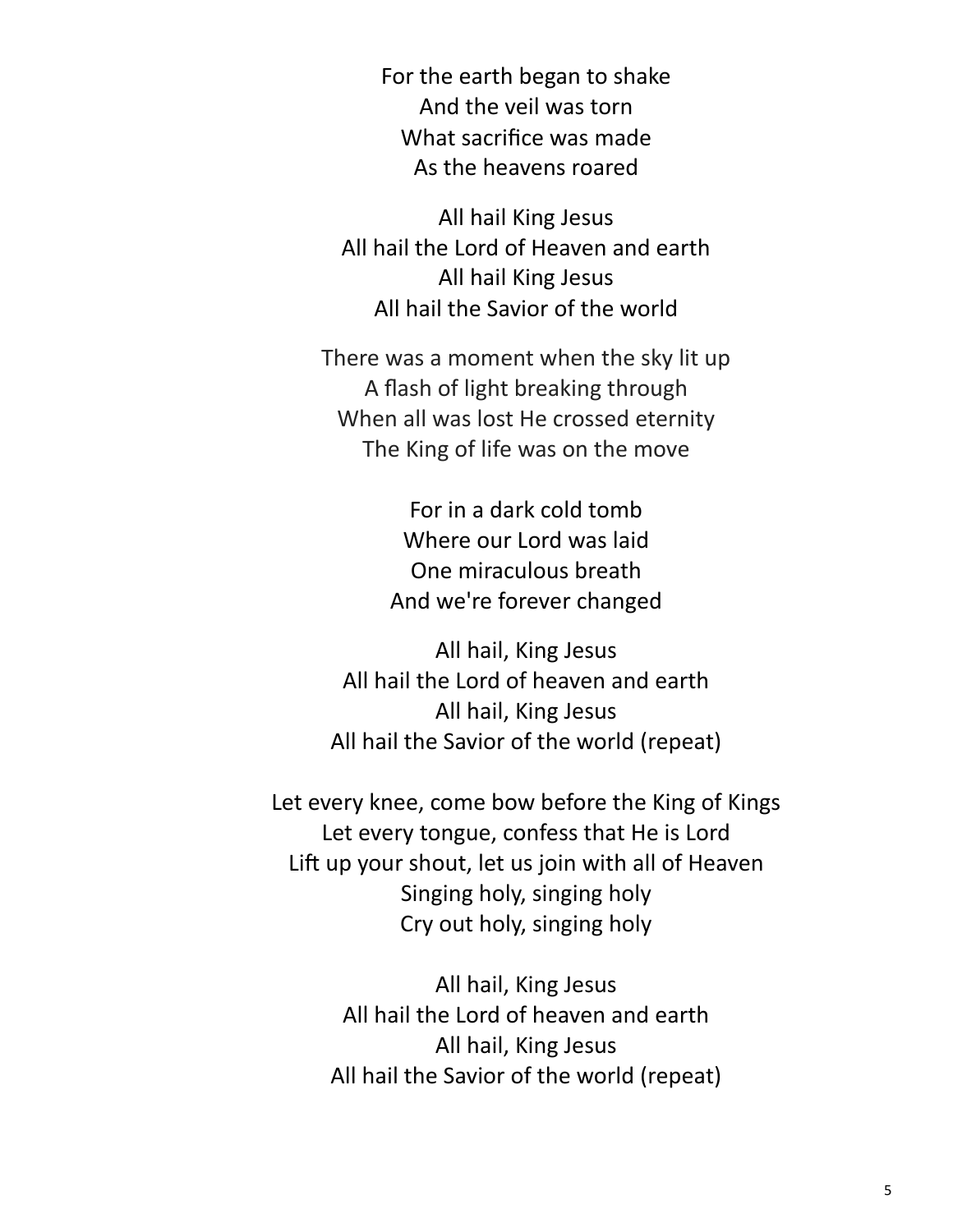All hail, King Jesus All hail, King Jesus All hail, King Jesus All hail, King Jesus

All hail, King Jesus All hail the Lord of heaven and earth All hail, King Jesus All hail the Savior of the world

#### **Gospel Reading...Luke 19:28-40** (NRSV)

Read by: Pr. Lauren Dow Wegner

 $28$  After he had said this, he went on ahead, going up to Jerusalem. <sup>29</sup> When he had come near Bethphage and Bethany, at the place called the Mount of Olives, he sent two of the disciples, <sup>30</sup> saying, "Go into the village ahead of you, and as you enter it you will find tied there a colt that has never been ridden. Untie it and bring it here.  $31$  If anyone asks you, 'Why are you untying it?' just say this, 'The Lord needs it."<sup>32</sup> So those who were sent departed and found it as he had told them. <sup>33</sup> As they were untying the colt, its owners asked them, "Why are you untying the colt?" <sup>34</sup> They said, "The Lord needs it." <sup>35</sup> Then they brought it to Jesus; and after throwing their cloaks on the colt, they set Jesus on it.  $36$  As he rode along, people kept spreading their cloaks on the road.  $37$  As he was now approaching the path down from the Mount of Olives, the whole multitude of the disciples began to praise God joyfully with a loud voice for all the deeds of power that they had seen,  $38$  saying,

"Blessed is the king

 who comes in the name of the Lord! Peace in heaven,

and glory in the highest heaven!"

<sup>39</sup> Some of the Pharisees in the crowd said to him, "Teacher, order your disciples to stop." <sup>40</sup> He answered, "I tell you, if these were silent, the stones would shout out."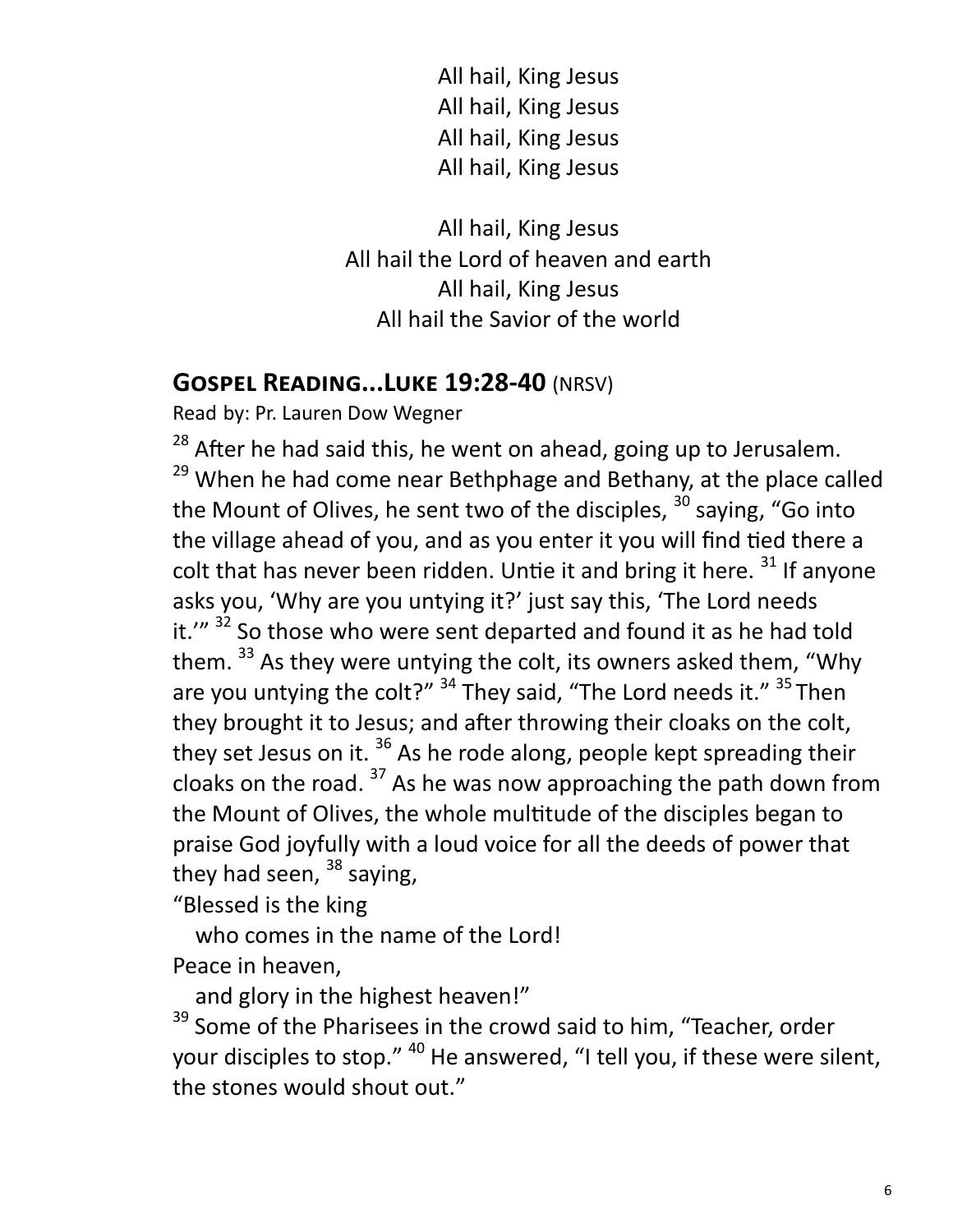**Message** Pr. Tom Grevlos

#### **Communion Invitation**

*As we celebrate this sacrament, all are invited to receive the Risen presence of Jesus. God is really present—in bread and wine—forgiving sins and promising new life.* 

> *Bread/wafer— "The body of Christ given for you"; Wine— "The blood of Christ shed for you."*

#### *We Will Run*

Create in me a clean heart, a clean heart For I have turned my face from You Save us from our ways oh God, oh God For we have turned away from You Lord have mercy

We will run to you, we will run to you Turning from our sin we return to You Father heal your world, make all things new Make all things new

Your love and mercy build and shape us Break down and recreate us now Lord have mercy

We will run to you, we will run to you Turning from our sin we return to You Father heal your world, make all things new Make all things new (repeat)

> Oh, bring us back to you Oh, bring us back to you Oh, bring us back to you Oh, bring us back to you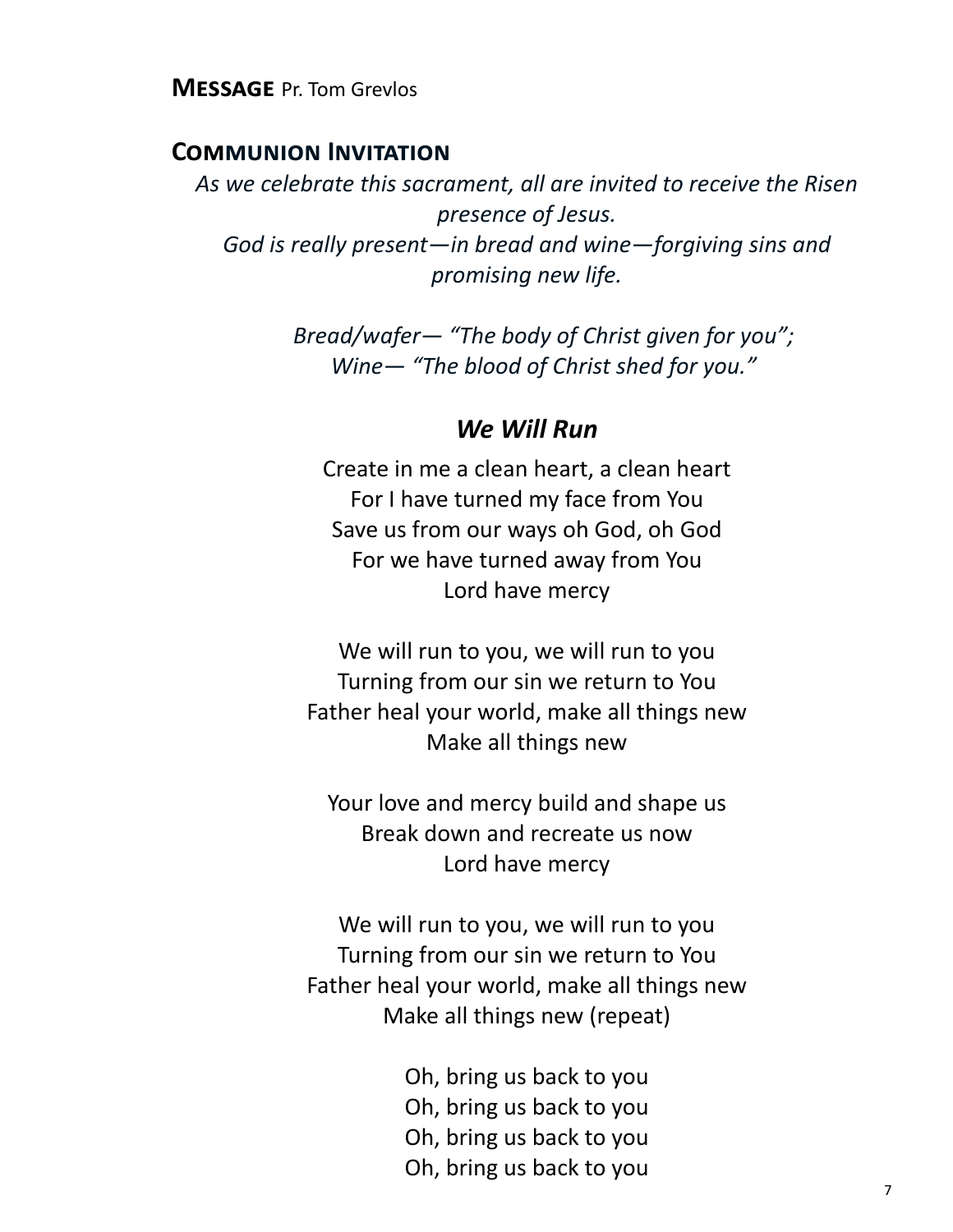### **Closing Prayer** Led by: Sandy Smith

### **Thank Offering**

- $\cdot$  To make a gift online to the mission and ministry of Shepherd of the Hills, use this link: [shephills.org/give.](https://shephills.org/give/)
- · Scan the QR Code with your camera phone to give now.



By mail, send to 3525 Bee Caves Rd, Austin, TX 78746

### **Announcements**



# **GOOD FRIDAY** Friday, April 15

**CHILDREN'S JOURNEY** 10:30 a.m. | Courtyard

"THE PASSION" 7:00 p.m. | Sanctuary + Livestream

**ShepHills.org/Events**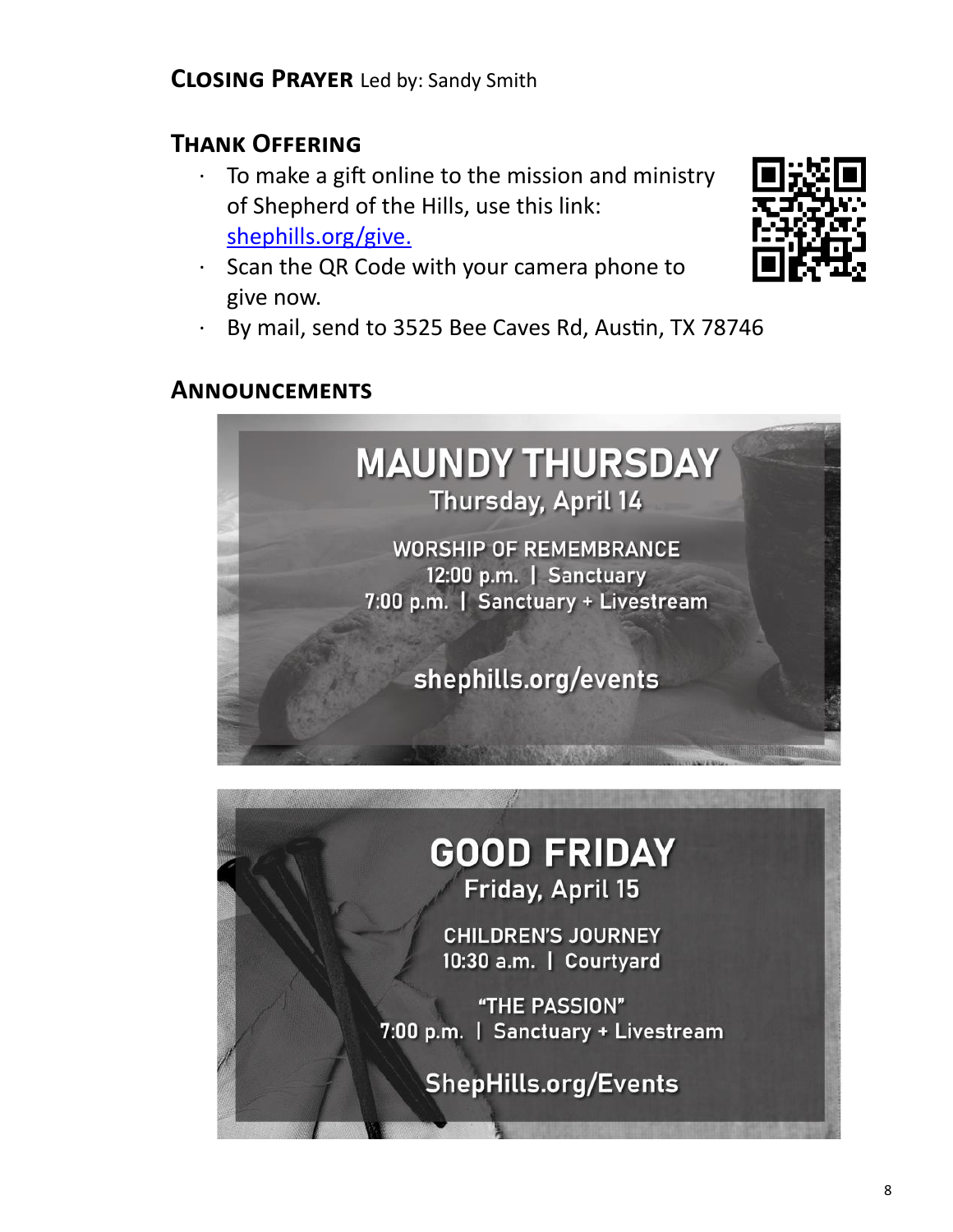# **EASTER WORSHIP**

**SATURDAY, APRIL 16** 5:30 p.m. | Courtyard

**SUNDAY, APRIL 17** 7:00 a.m. | Outdoor Worship Center 9:30 a.m. | Courtyard 8:00 + 11:00 a.m. | Sanctuary (11:00 a.m. livestream)

**ShepHills.org/Easter** 

#### **Benediction**

#### **Prayers**

**Please pray** for Don Gaskin, Marie Fortune, and Sandy Nielsen

**Please pray** for family and friends of Shepherd members:

Kenna Joy Kramer, Grandniece of Weldon and Mary Allison JoAnne Matava, mother of Vicki Matava

**We pray** for those who mourn the death of Don Knight, husband of Anita Knight. We give thanks for Don's life and entrust him into God's mercy as we await the hope of resurrection.

**We pray** for family and friends who mourn the death of Jack Knox

**We pray** in celebration for our students participating this afternoon in *For You: A Holy Communion Retreat:* Miller Dertien, Lillian Murray, Keaton Robertson, Natalie Robertson, Elin Watkins, and Owen Wegner. We pray for God to bless these students as they learn and grow in awareness of the gifts of forgiveness, love, and grace we receive in Holy Communion.